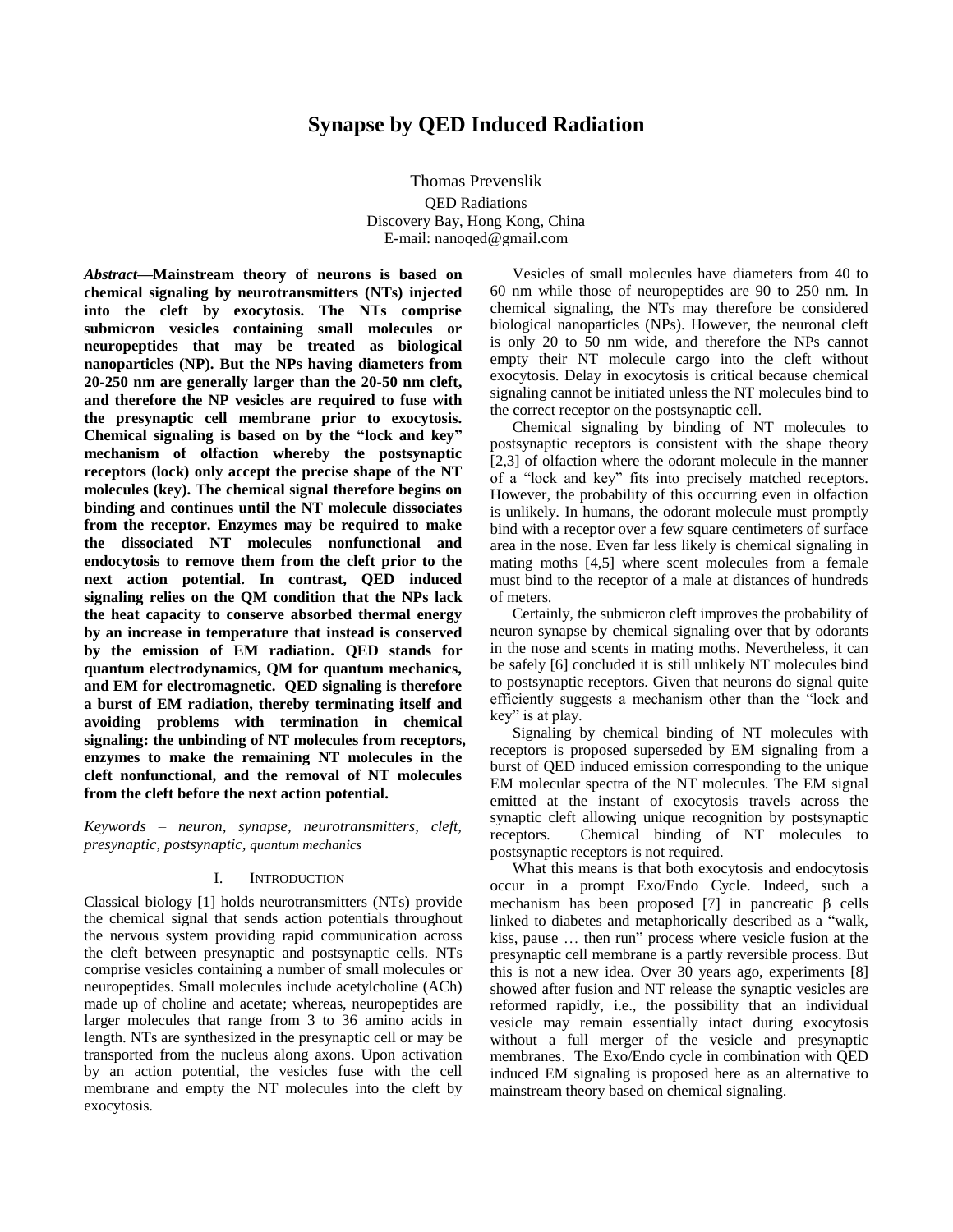In the Exo/Endo Cycle, the NPs during endocytosis acquire the thermal kT energy of the presynaptic cell. Here k is Boltzmann's constant and T is absolute temperature. But isolation at the instant of exocytosis leaves the NPs with thermal kT energy not allowed by QM. Since QM also requires the heat capacity of the NPs to vanish, the kT energy cannot be conserved by an increase in temperature. Instead, conservation proceeds by the NPs emitting a burst of QED radiation acquired in the presynaptic cell. The QED photons have Planck energies beyond the UV that excite the NT molecules to emit a burst of QED radiation given by their EM spectra, thereby providing a unique signal for recognition by the postsynaptic receptors.

Since the EM signal given by the burst of QED radiation terminates itself, long standing problems with terminating chemical signaling are avoided, i.e., how to unbind NT molecules from postsynaptic receptors, the need for enzymes to chemically render the NT molecules remaining in the cleft nonfunctional, and the removal of NT molecules from the cleft before the next action potential.

Conversely, the NT molecules essentially remain in the presynaptic cell. Even if some NT molecules enter the cleft, they are promptly returned to the presynaptic cell by endocytosis. The Exo/Endo Cycle recycles NT molecules, and therefore the burst of QED induced radiation may be repeated for successive action potentials with the same NT molecules without burdening the supply of NPs from the axon that is limited to NP speeds < 400 mm / day.

QED induced radiation applies not only to biological processes, but also to diverse areas [9] of physics. In astronomy, QED radiation allows the light from distant galaxies to be redshift in cosmic dust instead of by Hubble's interpretation that the galaxy is moving away from us, thereby negating an expanding Universe. Charge In flow electrification is induced by nanoparticle impurities in the liquid. Human olfaction is enhanced by the emission of microwave spectra of the odorant molecule upon colliding with epithelial surface in the nose. Cancer is enhanced from DNA damage by NPs, etc.

#### II. PURPOSE

To show nerve cells signal across the synaptic cleft by the QED induced burst of EM radiation corresponding to the EM spectrum of the NT molecules.

## III. THEORY

The Expo/Endo Cycle with QED induced signaling across the cleft between the presynaptic and postsynaptic cells is depicted in Fig. 1. Vesicles containing NT molecules approach and fuse with the presynaptic cell membrane by exocytosis. Isolated NT molecules entering the cleft emit QED radiation to signal the postsynaptic receptors. NT molecules remaining in the cleft promptly return to the presynaptic cell by endocytosis and are recycled into NPs in preparation for the next action potential.



**Figure 1** Exo/Endo Cycle - QED Induced Synapse

*QM and Classical Oscillators*. QM differs from classical physics by the heat capacity of the atom. The average Planck energy <E> of the QM oscillator is,

$$
\langle E \rangle = \frac{hc/\lambda}{exp\left(\frac{hc}{\lambda kT}\right) - 1} \tag{1}
$$

where, h and k are Planck's and Boltzmann's constants, c is the speed of light, T is absolute temperature, and  $\lambda$  is wavelength. At 300 K, the QM dispersion of average Planck energy with wavelength is shown in Fig. 2



**Figure 2** Classical and QM Oscillators at 300 K

In Fig. 2, the thermal wavelength  $\lambda_T = hc/kT$  separates classical physics from QM. Classical physics by statistical mechanics allows the atom to have heat capacity (constant kT energy) from the macroscale ( $\lambda > \lambda_T$ ) to the nanoscale ( $\lambda$ < 1 micron) thereby allowing atoms under EM confinement at the nanoscale to have heat capacity. In contrast, QM allows the atom to have kT energy only at the macroscale  $(\lambda)$  $> \lambda_T$ ) and forbids atoms at the nanoscale ( $\lambda < 1$  micron) to have heat capacity.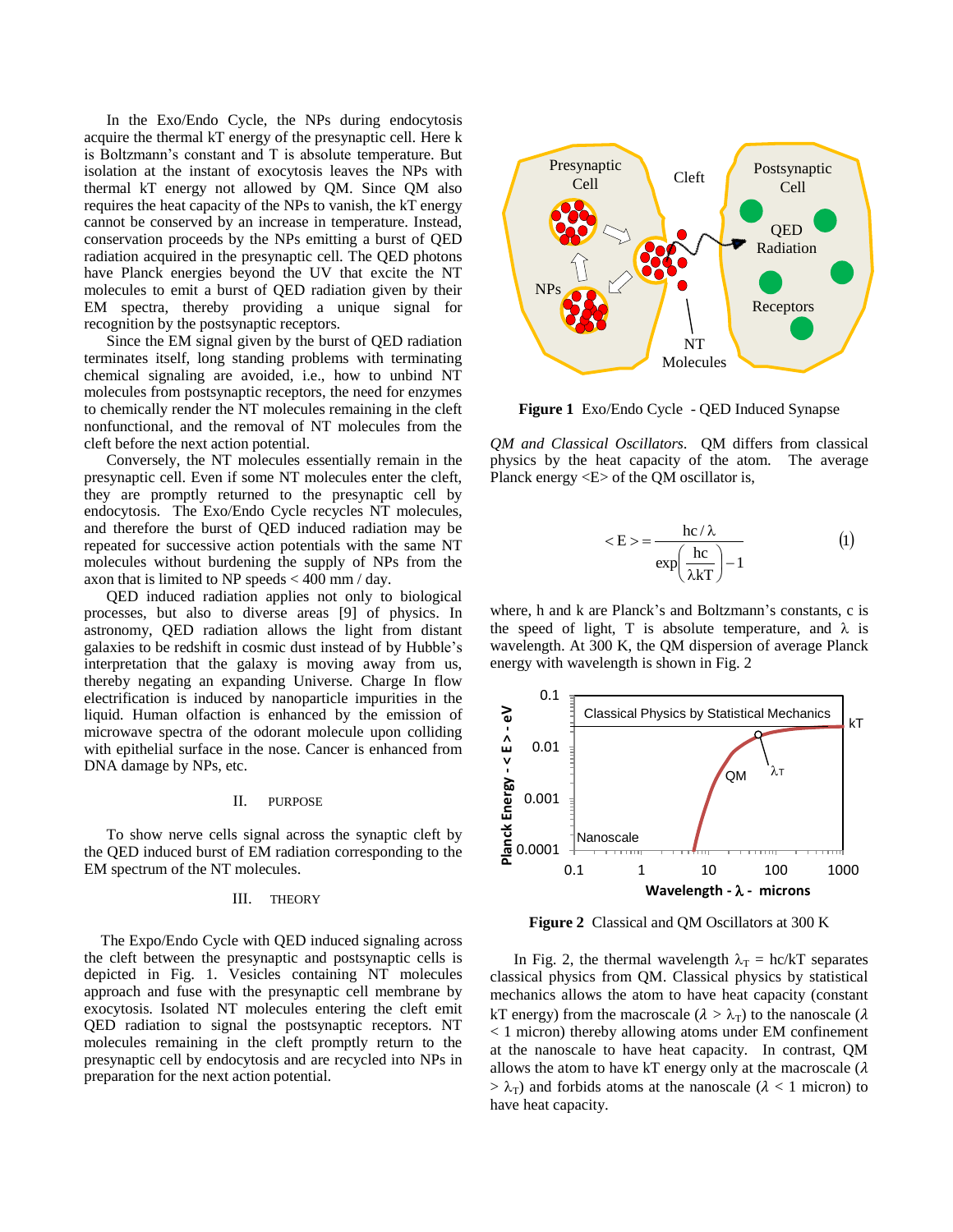*TIR Confinement* Biological NPs lack specific heat and cannot conserve absorbed EM energy by an increase in temperature. Instead, conservation may only proceed by the QED induced frequency up-conversion of the absorbed EM energy to the TIR confinement frequency of the NP. TIR stands for total internal reflection. Since NPs have high surface to volume ratios, absorbed EM energy of any form is confined by TIR almost entirely in the NP surface. The TIR confinement is momentary and occurs only upon absorption of EM energy, and therefore, the TIR confinement effectively sustains itself.

Unlike metal and metal oxide NPs, biological NPs fragment into individual NT molecules upon exocytosis. At least initially, the TIR confinement may be considered that of the NPs. Subsequently, the QED radiation induced in the NPs excites the NT molecules to emit their EM spectra. Otherwise, QED induces individual NT molecules to emit their EM spectra. Either way, the signal given by the NT molecular spectra is emitted for recognition by the postsynaptic receptors.

NT molecules emit absorbed thermal kT energy by their EM spectra. But NPs as a continuum emit QED radiation depending on their diameter D and refractive index n. The QED photon energy E and frequency f are:

$$
E = hf \t f = \frac{c}{\lambda} \t \lambda = 2nD \t (2)
$$

*NP Thermal Energy* The NPs acquire the thermal kT energy at body temperature from the presynaptic cell. The total energy U is dependent on the diameter D and number  $N_A$  of atoms having a cubical spacing  $\Delta$  is,

$$
U = \frac{3}{2} kT N_A = \frac{3}{12} \pi kT \left(\frac{D}{\Delta}\right)^3 \tag{3}
$$

The number N of QED photons / burst,

$$
N = \frac{U}{E}
$$
 (4)

For NT molecules having cubic spacing of  $\Delta = 0.25$  nm and refractive index  $n = 1.36$ , the Planck energy E and number N of QED photons are shown in Fig. 3.



**Figure 3** Planck Energy and Number of Photons in Burst

The burst of QED radiation described in Fig. 3 shows vesicles with small molecules characterized as 40-60 nm NPs produce an average  $1.8x10^4 - 9$  eV QED photons, for a total burst energy of 0.16 MeV; whereas, the vesicles of neuropeptides having 90-250 nm NPs produce a burst of 0.60 MeV for an average  $2x10^5$  QED photons at 3 eV.

# IV. DISCUSSION

A. *Biophotons* Biological systems may signal other systems and interact with the environment by biophotons [10] depending on the type and complexity of the biological system and the nature of the information being communicated. Chemical signalling by NT molecules is mainstream theory, but may be compared to biophotons and QED radiation because of the obvious argument that the latter avoid many problems associated with binding and unbinding of NT molecules to postsynaptic receptors.

Biophotons as a source of EM radiation from biological systems are described in the literature as Ultra-weak Photon Emission (UPE). In chemiluminescence assays, reactive oxidative species (ROS) are inferred [11] from the absorption of externally supplied UV light. However, the mechanism by which UPE having Planck energies beyond the UV necessary to create ROS by itself independent of external sources is not identified.

In contrast, QED radiation [12] beyond the UV is capable of producing ROS from the photolysis of water molecules. The UV emission is caused by natural or manmade metal and metal oxide NPs in the biological sample that absorb thermal energy from colliding water molecules. Srictly, QED radiation cannot be considered biophotons because the NPs are inanimate.

Conversely, the UV produced in the natural fragmentation [12] of epithelial tissue is a source of biophotons. Regardless of whether the NPs are inanimate or biological, the DNA damage by ROS is of concern because if not repaired correctly by the DNA may lead to cancer. Indeed, ROS produced from metal and metal oxide NPs is consistent with decades of experiments that show NPs unequivocally produce the ROS and cause DNA damage.

B. *Source of EM Signaling* Over 50 years ago, biological systems were postulated [13] to signal each other by UPE from coherent vibrations of electrically polar structures. Most protein molecules are polar structures, and therefore if vibration excited emit radiation. Metabolic energy of guanosine triphosphate (GTP) and adenosine triphosphate (ATP) was postulated to be the source of protein vibrations in EM signaling.

Specifically, microtubules (MTs) have been proposed as the source of biological energy. MTs fulfill requirements [13] for generation of biophotons in that MTs are composed of energy rich GTP tubulin while displaying dynamic instability between growth by tubulin polymerization and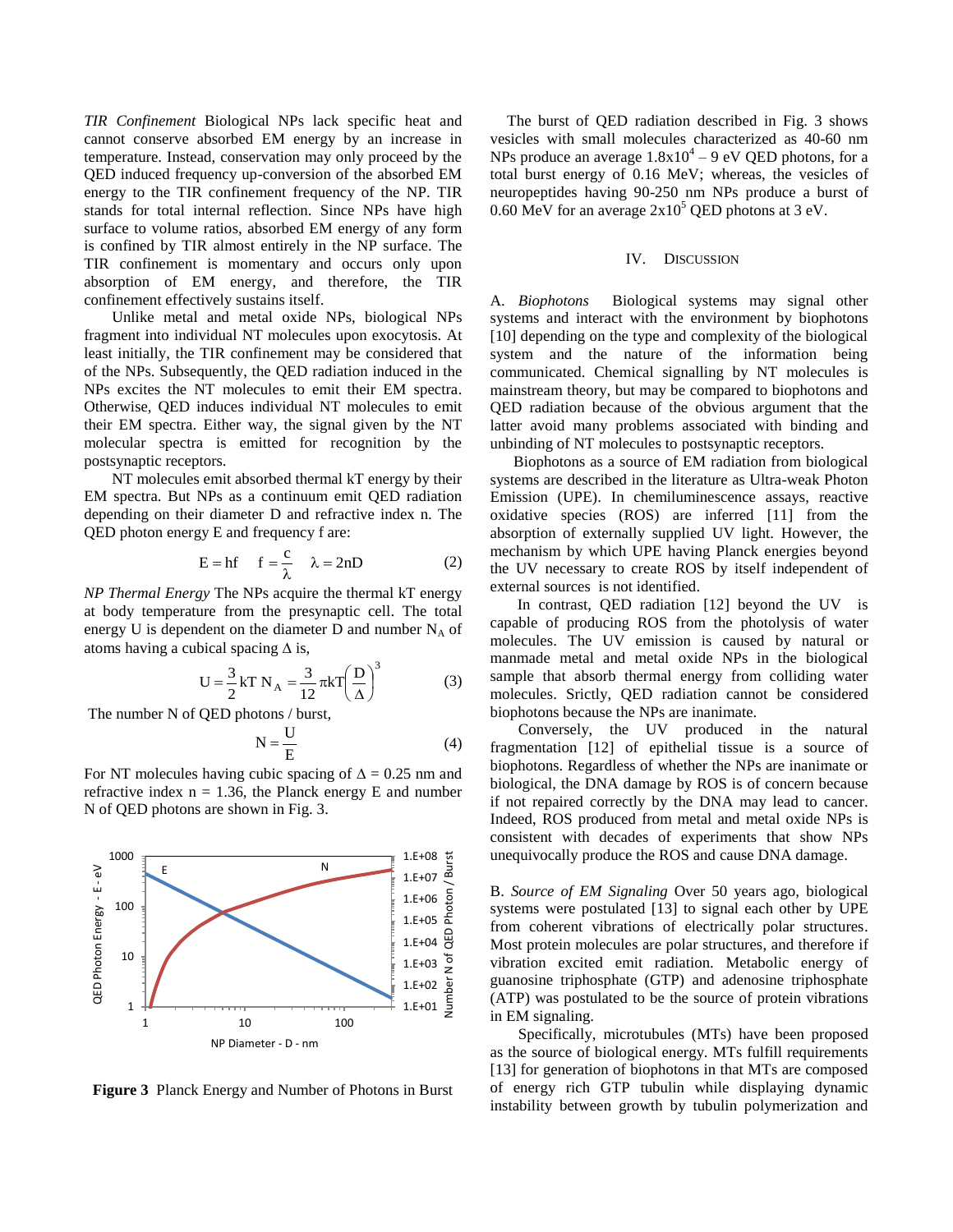shrinking MT depolymerization. Claims [14] that the free energy for GTP hydrolysis is stored in the MT lattice assume polymerization occurs without the lowering of the activation energy by the thermal energy absorbed by the MTs from water molecule collisions. Certainly, high temperatures or pressure cannot be the source of polymerization. Only QED induced radiation beyond the UV may polymerize GTP tubulin.

In mitochondrion, ATP production [15] in the citric acid cycle has 40% efficiency with the remainder of the energy usually dissipated as heat. Hence, the ATP energy from mitochondria represents the most significant source of energy for excitation of MT vibrations. However, the ATP energy must somehow be converted to vibrating force.

Consistent with EM radiation [13] from mechanical vibrations of polar MTs, various energy sources [15] are reviewed, a summary of which is as follows.

- (1) Energy released from hydrolysis of GTP in dynamic instability of MTs is estimated to be 7.1 kJ/mol giving a corresponding power input to the MT lattice of about  $1.8 \times 10^{-14}$  W/mm of MT length or about  $3x10^{-18}$  W for the total MT network.
- (2) Energy transferred from moving of motor proteins and their interaction with MTs amounts to the hydrolysis of a single ATP molecule for each step of motor protein is estimated to be  $< 10^{-15}$  W.
- (3) Energy released from mitochondria as "wasted" energy in the course of citric acid cycle may be the most significant energy source for excitations of MT vibrations is estimated to be about  $10^{-14}$  W.

Except for moving motor proteins where momentum is directly transferred to the MTs in the axial direction, the energy from GTP and ATP hydrolysis do not participate in axial MT vibration. Even so, the axial MT vibration from motor proteins is limited to the GHz range and is not capable of polymerizing GTP or ATP. Moreover, UV and VIS photons are not created by vibrating polar MTs or protein molecules in the GHz range.

In contrast, QED radiation beyond the UV produced from the thermal energy absorbed in MTs by water molecule collisions was proposed [16] as the source of polymerization during MT assembly into cell spindles during hydrolysis. The thermal energy absorbed by MTs is significant, i.e., the 25 nm MTs absorb about 1.7 nW/nm that is many orders of magnitude greater than the energy of GTP hydrolysis [15] of  $1.4x10^{-14}$  W/mm or  $1.4x10^{-20}$  W/nm.

QED radiation emitted from the MTs at 18 eV is in the PHz range and far beyond EM radiation at GHz microwave frequencies associated with vibrating polar MTs. QED radiation at UV or higher frequencies grows MTs by photochemical induced polymerization. Hence, GTP or ATP hydrolysis by an unphysical mechanism to induce axial MT vibration is not required. MT shrinking occurs as the QED radiation activates cleaving proteins in the surroundings that bind to the MTs.

D. *Hydrolysis Review* Significant differences between GTP and ATP hydrolysis [15] and QED induced radiation [16] needs to be resolved. Perhaps, Density Functional Theory (DFT) commonly used in estimating reductions of ATP activation energy in hydrolysis may need review.

The collision power  $Q_C$  of water molecules of mass  $m$ transferred to MTs having diameter D and length L is,

$$
Q_C = \frac{\pi}{\sqrt{3}} pPDL\sqrt{\frac{kT}{m}}
$$
 (5)

where, *p* is the unit probability of full kT energy transfer for inelastic collisions and P is ambient pressure. The mass  $m =$  $MW/N_{\text{Avag}}$  where  $MW = 18$  and  $N_{\text{Avag}}$  is Avagadro's number. For D = 25 nm, the absorbed thermal power  $Q_C$  / L = 1.7 nW/nm as shown in Fig. 4.



**Figure 4** Collision Power and MT Diameter

Of interest is the effect of QED radiation in reducing the ATP activation energy in hydrolysis of 200-400 kJ/mol or 2-4 eV. QED induces [16] the 25 nm MTs to create 18 eV photons in conserving absorbed thermal energy from water molecule collisions, thereby exceeding the 2-4 eV necessary for ATP activation without enzymes. QED is therefore consistent with DFT in that hydrolysis reduces the ATP activation energy, i.e., for ATP to ADP  $+$  Pi, DFT gives 31kJ/mol. Perhaps, DFT should include QED radiation in calculations of ATP hydrolysis instead of simply attributing reductions in ATP activation energy to enzymes alone.

C. *Nano-Voltmeter* Classical biology [1] considers the Efield in the cell to be dominated by the cell membrane. Typically, a cell membrane potential of -150 mV is used which for a 5 nm membrane thickness gives an EM field of about  $3x10^7$  V/m. The EM field is estimated to extend only 1-10 nm beyond the membrane.

Recently, a nano-voltmeter was developed [17] to measure EM fields within the cell. The nano-voltmeter is a 30 nm diameter NP encapsulating a voltage-sensitive dye [18] having a fluorescence spectrum that shifts in response to changing EM fields.